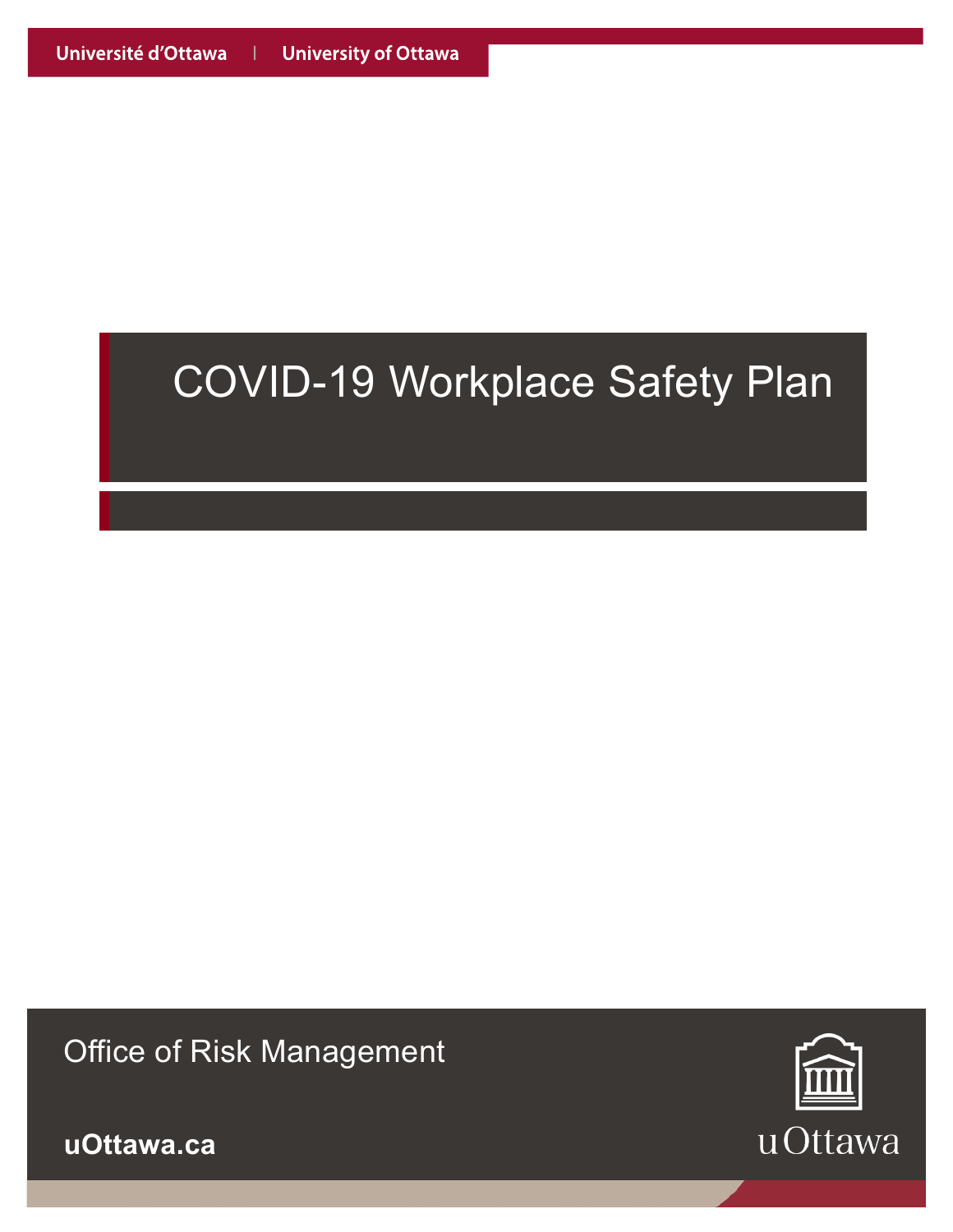# **Contents**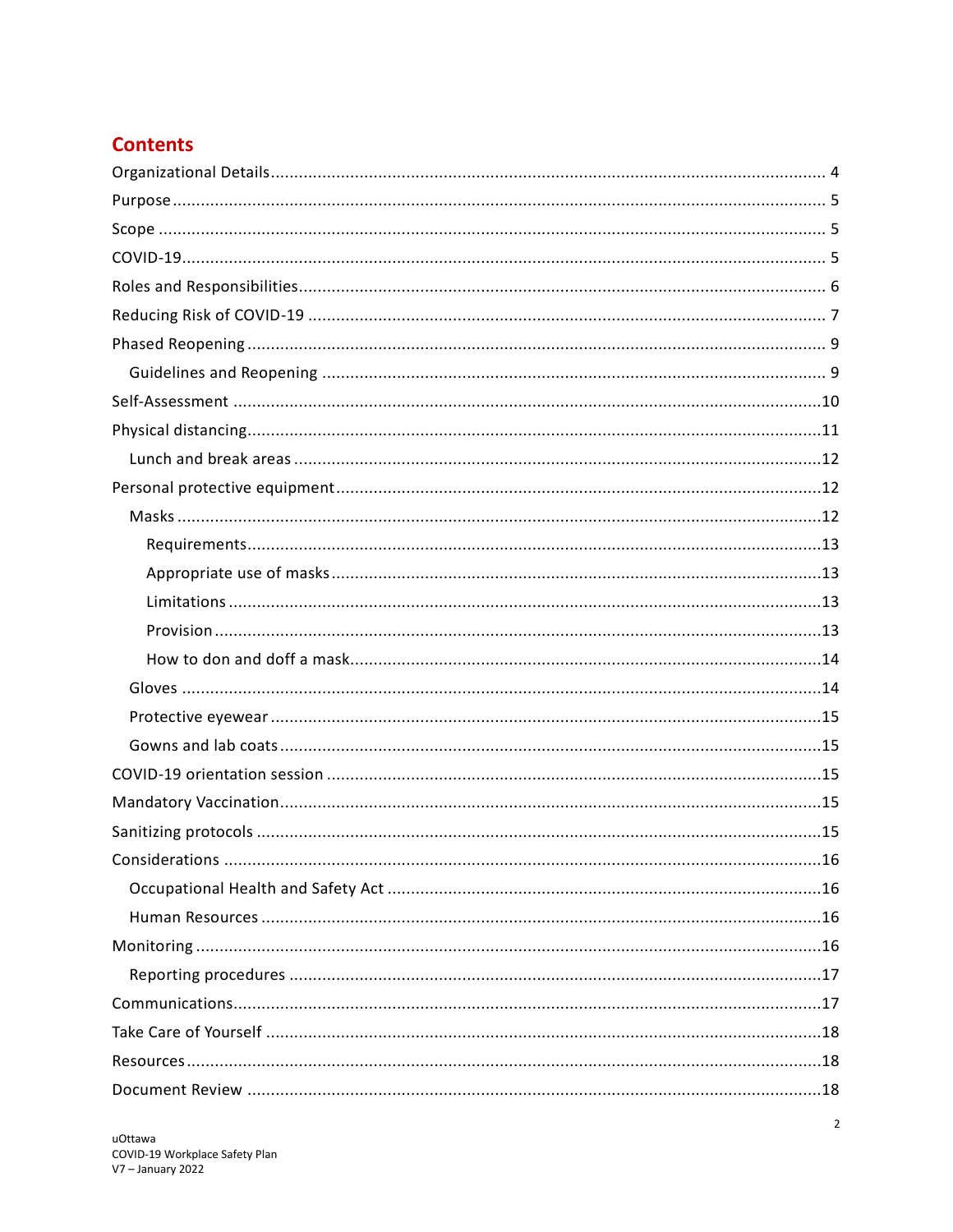|--|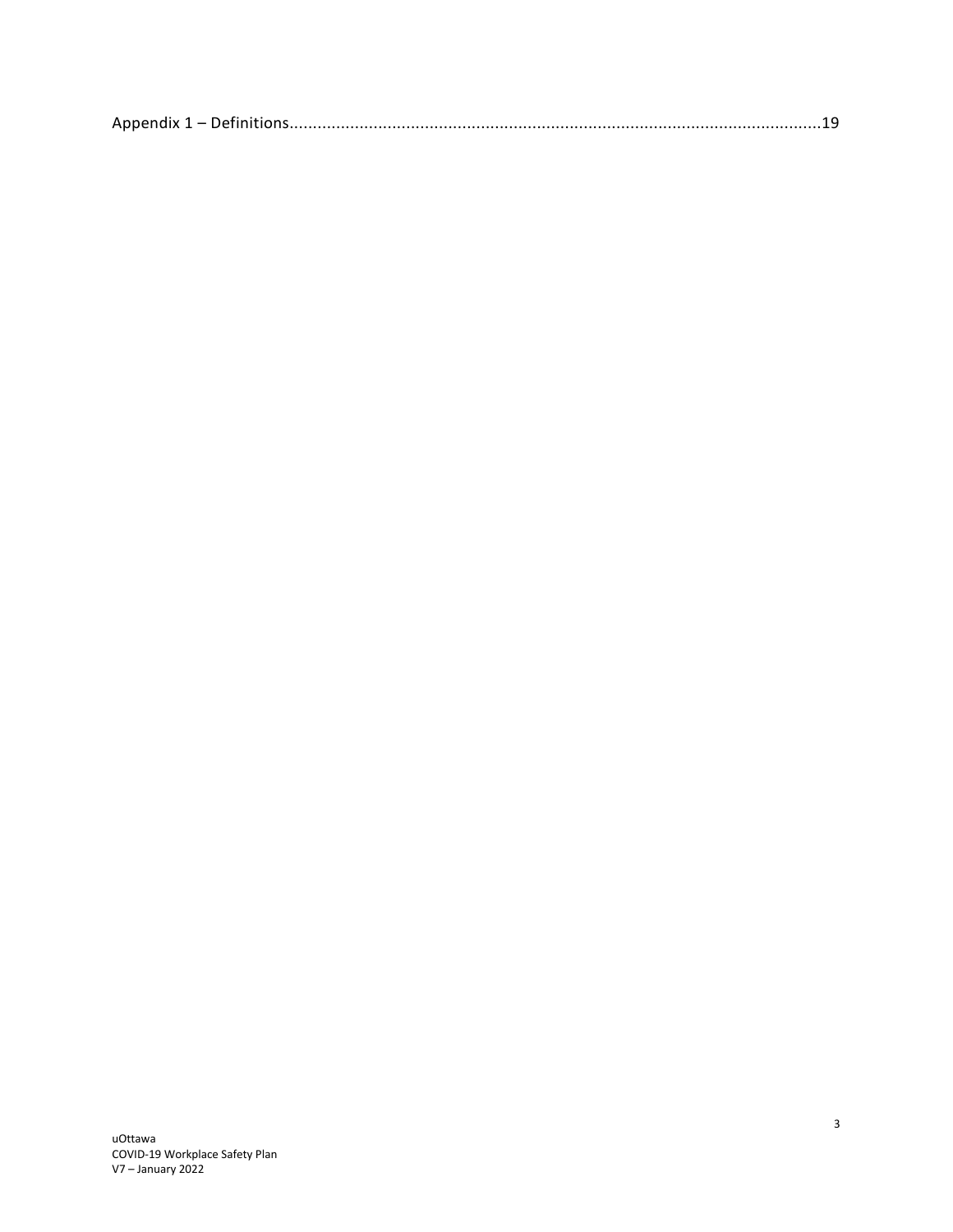# <span id="page-3-0"></span>**Organizational Details**

**Business Name:** University of Ottawa

**Date Completed:** May 2020

**Revision Date:** January 31, 2022

**Division/group:** Office of Risk Management

**Approved by:** COVID-19 Recovery Task Force (CRTF)

**Name and contact information of a person in charge of COVID-19 related requirements who is accountable for the implementation of occupational health and safety and infection prevention and control measures:** Carolina de Moura, Chief Risk Officer, (tel: 613-668-7597; email: [cdemoura@uottawa.ca\)](mailto:cdemoura@uottawa.ca)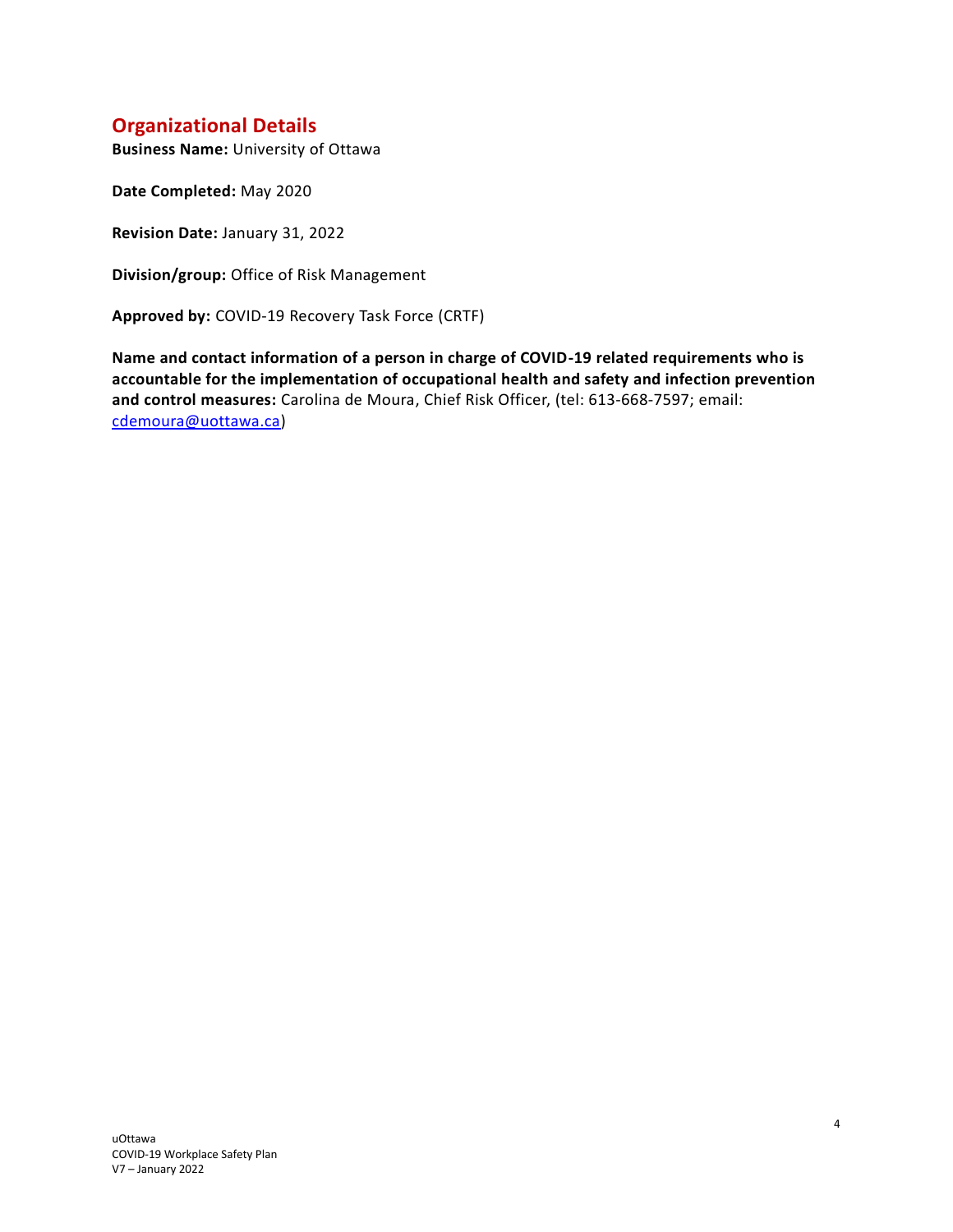## <span id="page-4-0"></span>**Purpose**

The University of Ottawa has remained open – albeit with limited and reduced operations on campus – throughout the COVID-19 pandemic, to support its teaching and research mission. This document serves to outline the University's response to COVID-19, including resources available to the campus community, requirements during reopening phases, and recommended best practices to ensure the health and safety of the University community.

The health and safety of the University community is the priority. This includes incorporating newly accepted norms of hygiene, physical distancing, vaccination and masking in all areas of campus to prevent and minimize the spread of COVID-19.

Public health advice and requirements continue to evolve. Efforts will be made to ensure that this document remains up to date. However, please refer to the most recent, applicable regulation(s) and public health guidance issued by [Ottawa Public Health](https://www.ottawapublichealth.ca/en/public-health-topics/novel-coronavirus.aspx) and Public Health Ontario.

## <span id="page-4-1"></span>**Scope**

This document and the guidelines contained herein apply to all members of the University community at all uOttawa locations. All measures implemented to prevent transmission of COVID-19 should be taken in compliance with the *Occupational Health and Safety Act*, the *Emergency Management and Civil Protection Act*, public health directives issued under the *Health Protection and Promotion Act,* and the *Reopening Ontario Act*.

# <span id="page-4-2"></span>**COVID-19**

Those who are infected with COVID-19 may have little-to-no symptoms. You may not know you have symptoms of COVID-19 because they are similar to a cold or flu. In severe cases, infection can lead to death. Symptoms have included:

- Fever (feeling hot to the touch, a temperature of 37.8 degrees Celsius or higher)
- Cough or barking cough (croup) (Continuous, more than usual, making a whistling noise when breathing (not related to asthma, post-infectious reactive airways, COPD).)
- Shortness of breath (Out of breath, unable to breathe deeply (not related to asthma).)
- Decrease or loss of taste or smell (Not related to seasonal allergies, neurological disorders.)
- Muscle aches and pains (That is unexplained or unusual (not related to related to a sudden injury, fibromyalgia, or receiving a COVID-19 vaccine the past 48 hours).)
- Extreme tiredness, lack of energy or feeling unwell (That is unusual or unexpected (not related to depression, insomnia, thyroid dysfunction, or receiving a COVID-19 vaccine in the past 48 hours).)
- Any other symptom(s), as identified b[y Public Health Ontario.](https://www.ontario.ca/page/covid-19-stop-spread?gclid=Cj0KCQiAzsz-BRCCARIsANotFgPgeT3ohbHBkqSgekpxGPXK1OYqhRfu_jf2rk4hbcMVRrdXDF9pzGIaAn-yEALw_wcB#section-38)

Symptoms may take up to 14 days to appear after exposure to COVID-19. This is the longest known incubation period for this disease. COVID-19 may also be transmitted to others from someone who is infected but not showing symptoms. Since COVID-19 is a novel virus, much remains to be understood about it. **This means it is extremely important to follow the proven preventative measures.**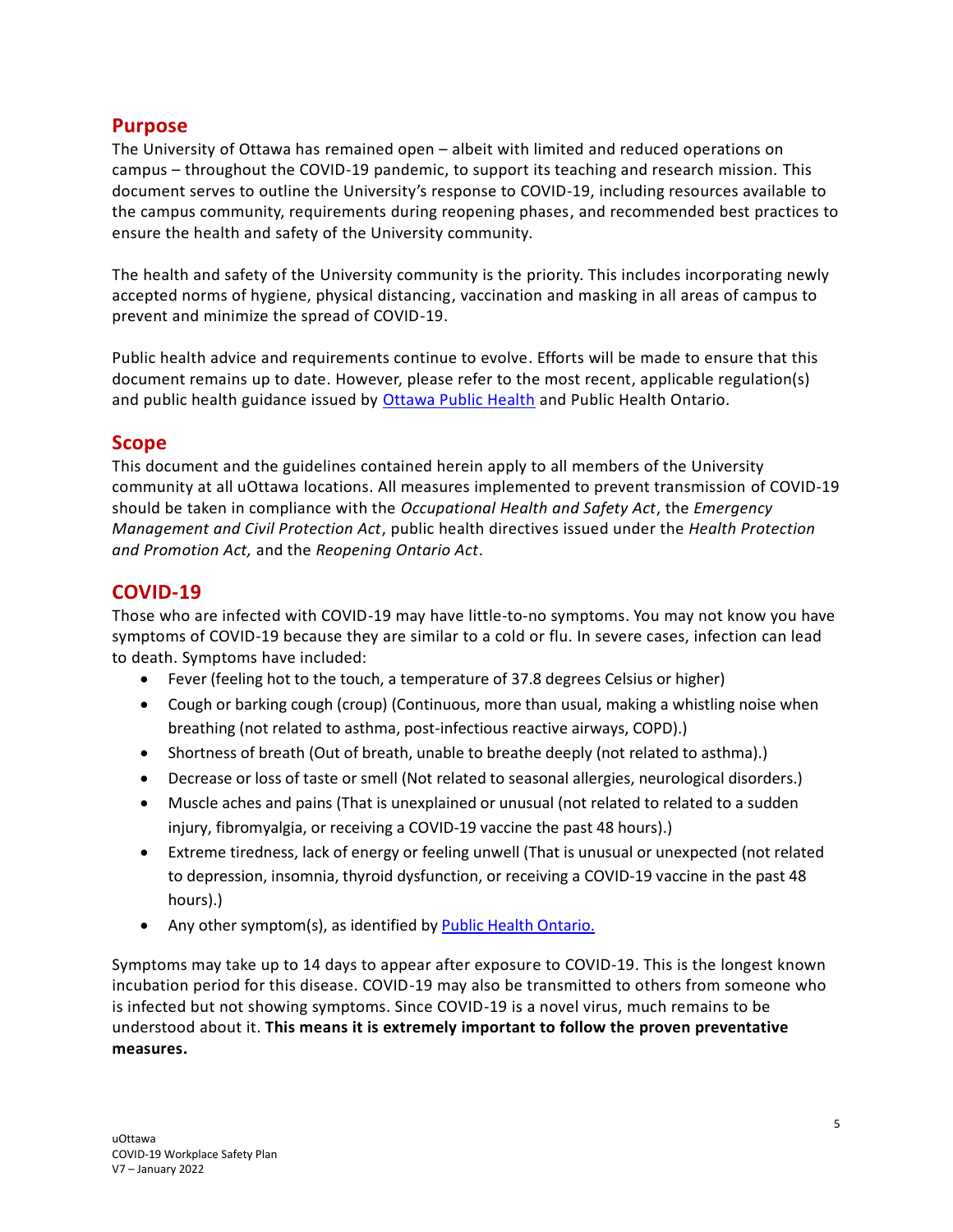# <span id="page-5-0"></span>**Roles and Responsibilities**

Everyone is responsible for health and safety, including during the COVID-19 pandemic. In addition to the roles and responsibilities of University parties outlined in **Procedure 14-1**  $-$  Internal [Responsibilities Procedure for Health and Safety Issues](https://www.uottawa.ca/administration-and-governance/procedure-14-1-internal-responsibility-procedure-health-and-safety-issues) under Policy 77 — [Occupational Health and](https://www.uottawa.ca/administration-and-governance/policy-77-occupational-health-and-safety)  [Safety,](https://www.uottawa.ca/administration-and-governance/policy-77-occupational-health-and-safety) uOttawa community members must also note the following additional responsibilities:

#### **Workers**

- Work remotely, where possible, discuss work expectations with their supervisor and whether their presence is required on campus.
- Complete the required COVID-19 Returning to Work on Campus: Protecting Yourself and [Others](https://web47.uottawa.ca/en/lrs/node/36073) orientation workshop.
- Complete [a self-assessment](https://cst.uottawa.ca/en/csa) prior to arriving on campus.
- Maintain physical distance from others as much as possible and wear protective equipment (e.g., mask, protective eyewear where appropriate) when physical distancing is not possible, where persons are unmasked (or improperly masked) and in all other areas required.
- Notify Health and Wellness if you are COVID-19 positive and have been on campus or the selfassessment has recommended you remain home.
- Strictly comply with all government, public health, and University directives.
- Notify close contacts if you test positive.

#### **Students**

- Work and study remotely, consistent with the most recent direction by the University.
- Complete the COVID-19 student orientation training, available in Brightspace.
- Complete a [self-assessment](https://cst.uottawa.ca/en/csa) prior to arriving on campus.
- Maintain physical distance from others as much as possible and wear protective equipment (e.g., mask, protective eyewear where appropriate) when physical distancing is not possible, where persons are unmasked (or improperly masked) and in all other areas required.
- Notify [covid19test@uottawa.ca](mailto:covid19test@uottawa.ca) if they test positive for COVID-19 symptoms.
- Strictly comply with all government, public health, and University directives.

## **Supervisors, managers, and principal investigators**

- Discuss work expectations with workers under their authority and whether the worker's presence is required on campus during the COVID-19 pandemic.
- Ensure personnel under their authority including those within common areas under their authority – comply with government, public health, and University directives, including physical distancing, wearing of protective equipment (e.g., mask, protective eyewear where appropriate), proper hygiene practices, etc.
- Develop, document, and implement reintegration plans for areas under their responsibility that consider public health and University requirements, including sanitizing and disinfecting common surfaces, minimizing congregation of workers, reallocating workspace, adjusting or staggering work schedules, etc. An [example template](https://orm.uottawa.ca/sites/orm.uottawa.ca/files/faculty-service-plan-template.docx) is available online.
- Notify Health and Wellness if a worker tests positive for COVID-19 and was on campus recently.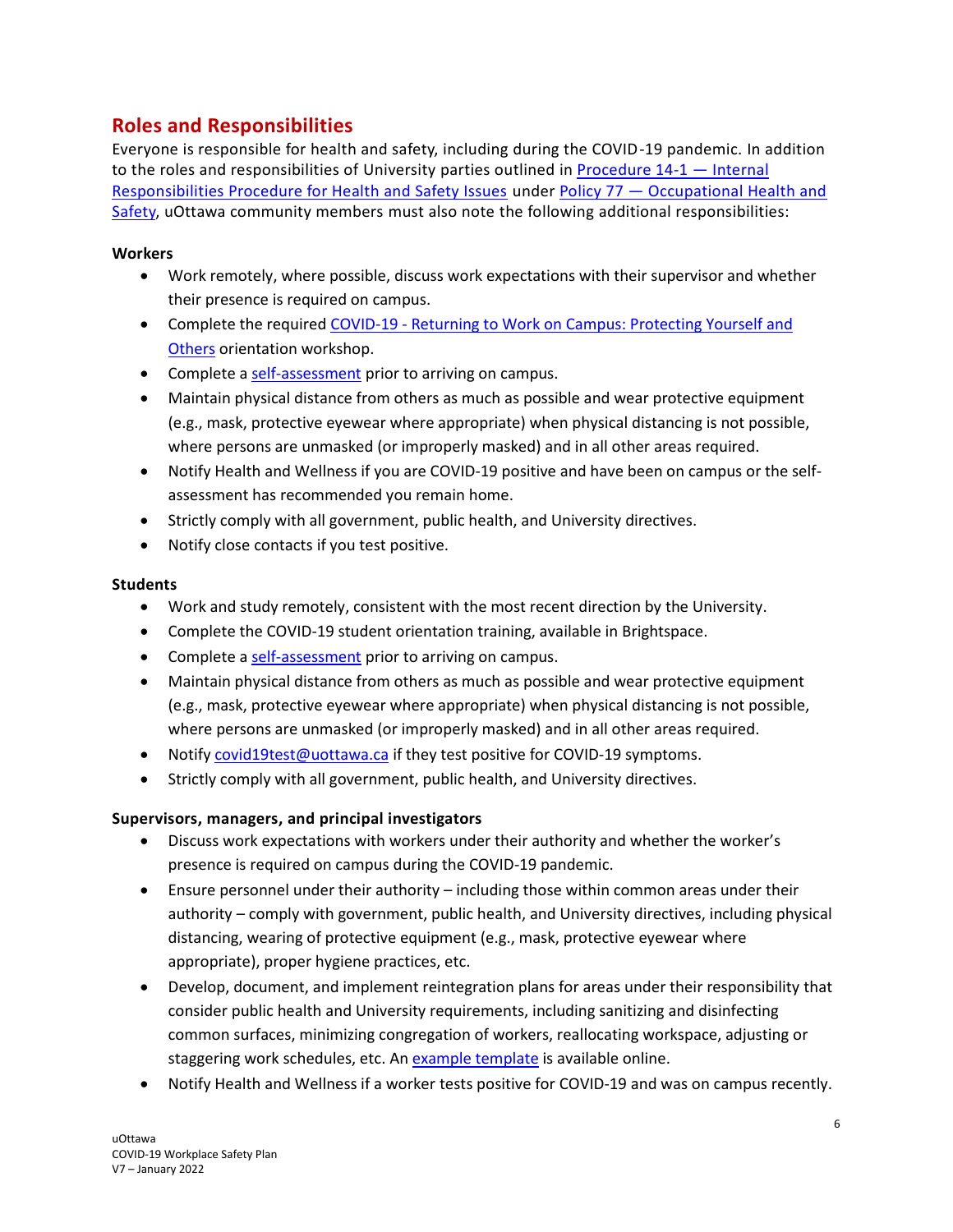• Make necessary arrangements to ensure the [health and safety of persons working alone](https://orm.uottawa.ca/my-safety/occupational-health-safety/work-alone) or in [isolation, such as through the SecurUO app.](https://orm.uottawa.ca/my-safety/occupational-health-safety/work-alone)

#### **Chairpersons, chief administrative officers, directors, and deans**

• Ensure that their work units have developed work/reintegration plans that account for public health requirements and align with their faculty/service plans.

#### **Health, safety, and risk managers (HSRMs)**

- Assist personnel within their faculty or service.
- Assist in investigating matters related to a work-related incident.
- Periodically validate compliance with University COVID-19 requirements.

#### **Office of Risk Management**

- Assist the University community.
- Assist in investigating matters related to a work-related incident.
- Assess exposure potential following a work-related incident.
- Periodically validate compliance with University COVID-19 requirements.

#### **Health and Wellness office**

- Assist the University community.
- Assess exposure potential following a work-related incident.
- Periodically validate compliance with University COVID-19 requirements.

## **Emergency Operations Committee/COVID-19 Recovery Taskforce (CRTF)**

- Coordinate University response to the COVID-19 pandemic.
- Recommend and provide guidance to the Administrative Committee.

#### **Administrative Committee**

• Approve and implement recommendations for the University community.

# <span id="page-6-0"></span>**Reducing Risk of COVID-19**

COVID-19 remains an active risk. The greatest exposure risk is through close contact with a potentially infected person or touching potentially contaminated items (such as desks, keyboards, counters, door handles, hard surfaces, or elevator buttons) and then inadvertently touching your face, mouth, or eyes.

The University community must practise the following:

- Work and/or study remotely and/or in accordance with the direction provided by the university.
- Stay at home if you feel ill, present symptoms or test positive for COVID-19.
- Avoid touching your face, nose, or mouth.
- Wash your hands often and thoroughly with soap and warm water (or alcohol-based sanitizer where handwashing facilities are not available).
- Practise proper respiratory etiquette, such as sneezing or coughing into a tissue (and immediately disposing of it) or into the bend of your elbow.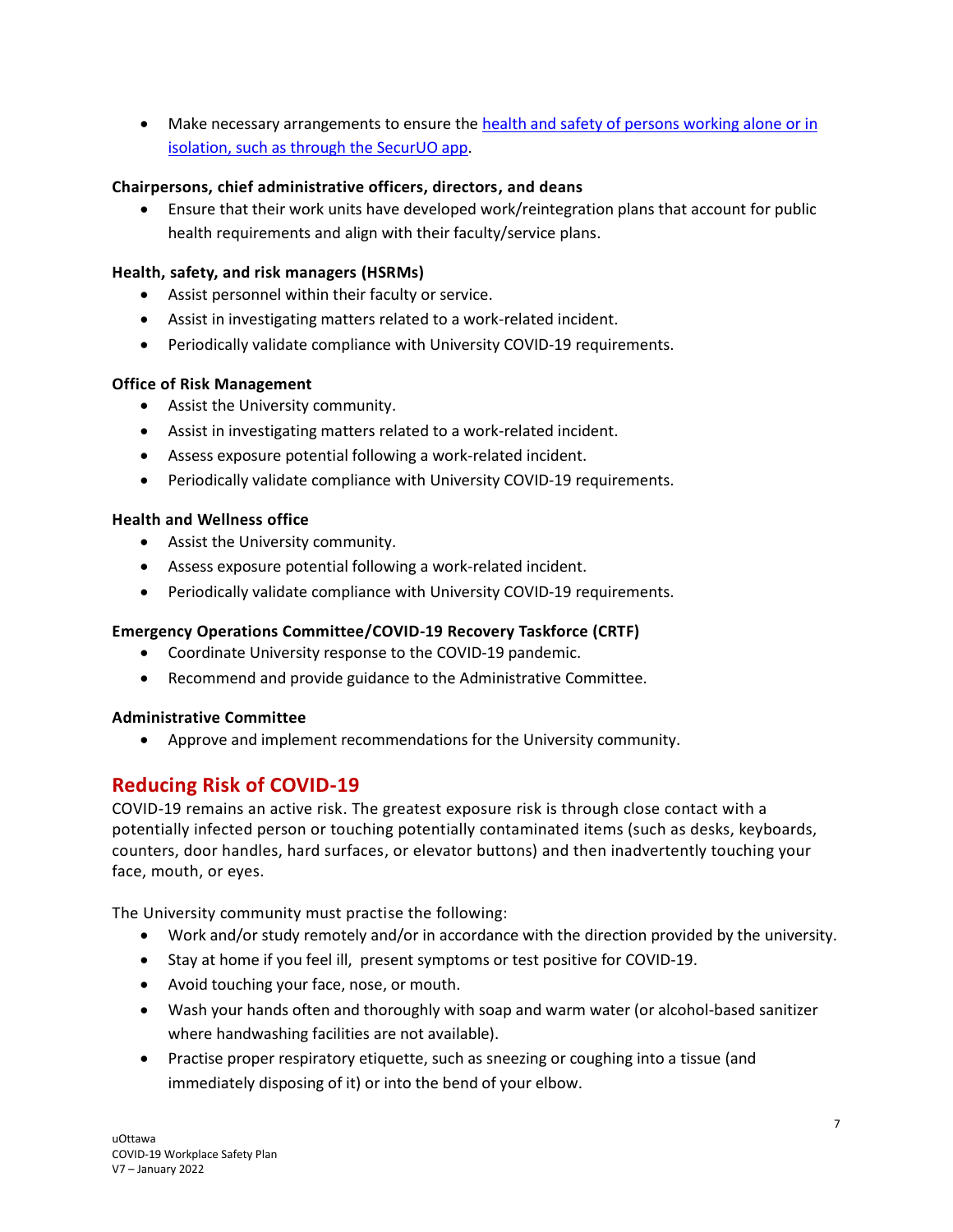- Refrain from personal greetings, such as handshakes, high fives, double cheek kiss, etc.
- Wear a mask and, if interacting with unmasked (or improperly masked) individuals, wear protective eyewear.
- Ventilation, including the increasing of the ventilation rate (e.g., through introduction of fresh air) and/or through filtration of indoor air.

Hazard mitigation should always focus on implementing control measures to eliminate the hazard or reduce risk. For this purpose, the hierarchy of controls must be considered. This hierarchy can be applied to any hazard in the workplace, including COVID-19.

#### **Telework**

Workers and supervisor should discuss the telework requirements and follow the telework [guidelines,](https://www.uottawa.ca/human-resources/sites/www.uottawa.ca.human-resources/files/telework_guidelines.pdf) as detailed by Human Resources.

#### **Adjusting the workplace**

For work that occurring on campus, the workplace configuration may need to be altered to ensure appropriate health and safety of worker. This may mean reallocating physical shared spaces to maintain physical distancing, modifying ventilation schedules or other measures.

#### **Adjusting work processes**

Where physical distancing and/or physical adjustment of the workplace are insufficient, supervisors and managers may need to consider alternate risk mitigation measures, such as the staggering of start/end times of workdays and breaks, or modifying the frequency of activities, such as sanitizing common surfaces within workplaces.

#### **Ventilation**

Facilities conducted an extensive analysis of the heating, ventilation, and cooling systems in all classrooms, and has implemented a 10-point plan so that the university can comply with, and even exceed, recommendations for air quality and air circulation in learning spaces. Filters are changed more often, and classroom air quality and air circulation is monitored.

#### **Providing personal protective equipment**

Masks are required for all members of the campus community. There are varying types of masks, from non-medical cloth masks to medical masks, to respiratory protection. Unlike more traditional personal protective equipment such as N95 masks, non-medical masks are intended to minimize the potential propagation of respiratory droplets. Non-medical masks is intended to minimize community spread. Even with the wearing of non-medical masks, proper hygiene practices and physical distancing remain critical components for minimizing the risk of COVID-19 transmission. Medical masks provide a slightly higher level of protection, with fit-tested N95 masks (which include instruction, training and maintenance requirements) providing a higher level of protection.

Due to the increased transmission risk of COVID-19 variants of concern, protective eyewear – such as goggles or face shields – are required for work that must be conducted at close proximity to unmasked (or improperly masked) individuals (i.e., within 2 meters). Eyewear with a reduced or non-existent seal around the eyes may be insufficient to protect from exposure (i.e., regular corrective lenses are not protective eyewear).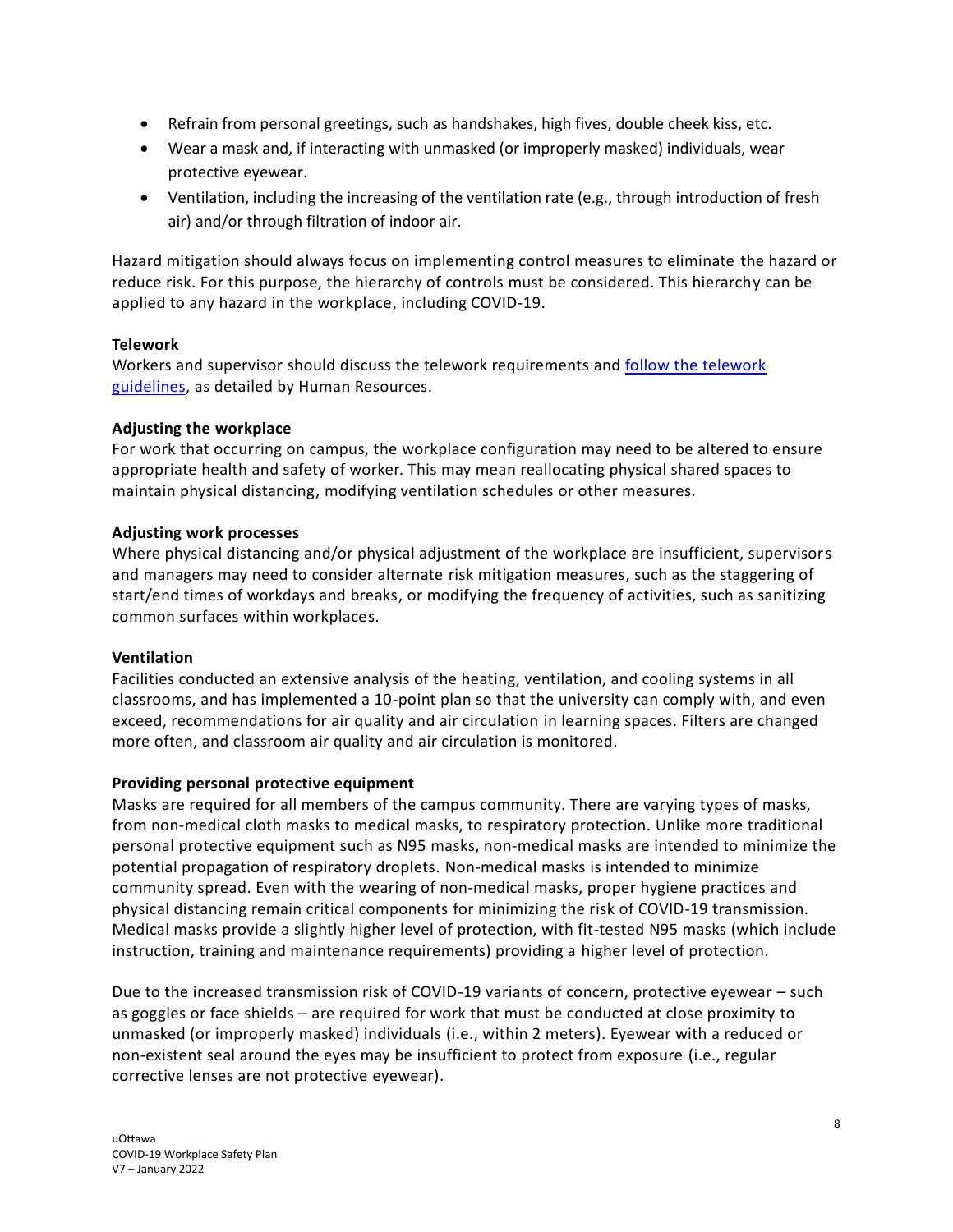## <span id="page-8-0"></span>**Phased Reopening**

The Government of Ontario's reopening plan is a gradual approach based on public health indicators. Through all steps, public health and safety is the number one concern, while balancing the needs of people and businesses. Each step includes a time period before the transition to the following phase so that conditions can be assessed before moving to the next step. Each step consists of public health measures based on [established provincial criteria.](https://www.ontario.ca/page/reopening-ontario)



*Figure 1 - Reopening Ontario*

The University has implemented a similar, phased approach for research and operational activities, with health and safety considered for all personnel during the return to campus plan. This phased approach enables principal investigators and lab managers to scale up projects in order of priority within their labs, and importantly, adjust their workflows and work areas to ensure compliance with the recommended public health and occupational health and safety measures.

The University is working closely with public health authorities to ensure a safe, but gradual, return to new normal operating conditions while taking into account public health measures. The University is will continue to abide by public health directives and recommendations while it implements its internal return to operations.

#### <span id="page-8-1"></span>**Guidelines and Reopening**

The COVID-19 situation continues to evolve. Therefore, it is important to always refer to the most recent public health advice. Nevertheless, the following guidelines are expected to remain in place for the immediate future. It is important to note that subsequent waves of COVID-19 may lead to the re-institution of even more restrictive public health guidelines. For any work begun during these phases, consider the possibility that it may be halted with little-to-no warning.

- The university has implemented [a process for telework.](https://www.uottawa.ca/human-resources/sites/www.uottawa.ca.human-resources/files/telework_guidelines.pdf) Workers and supervisors should discuss operational needs and follow the process as established by Human Resources.
- Entry to campus premises requires:
	- o Vaccination attestation and the [uploading of proof of vaccination.](https://cst.uottawa.ca/en/csa)
	- $\circ$  Self-assessment attesting to individual health; available online and [in SecurUO.](https://cst.uottawa.ca/en/csa)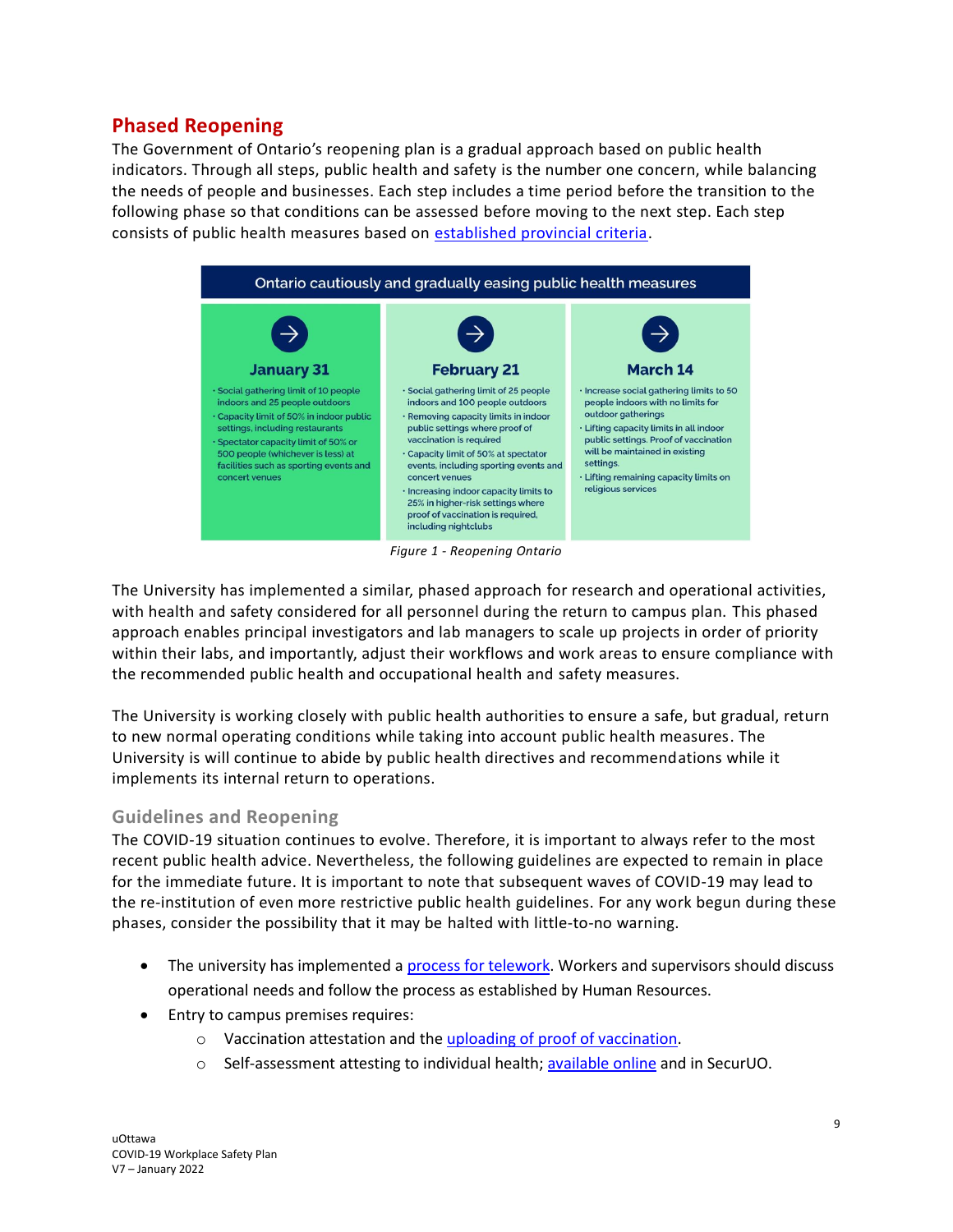- $\circ$  Maintaining physical distancing of at least 2 metres, wearing an appropriate mask indoors (and outdoors, as the case requires), and protective eyewear where services with unmasked or improperly masked individuals are provided.
- o Completion of the worker [COVID-19 orientation session](https://web47.uottawa.ca/en/lrs/node/36073) or the student COVID-19 orientation session (available in Brightspace).
- o Abiding by all posted COVID-19 signage.
- Conditions on international travel. Consult th[e International Office](https://international.uottawa.ca/en) for further information.

Work locations have been reduced, or in rare cases, completely closed, since March 2020. While areas have been inspected during this time, the University strongly recommends that individuals use caution before initially entering these workspaces and look for unsafe conditions that may have recently developed or were inadvertently overlooked. Look through windows to observe any unusual conditions, such as leaks or damages. Listen for any alarms or indicators of problems. As part of a basic re-entry process:

- Conduct a complete, visual walkthrough of the workspace. Look up, down, in and around the area(s).
- Note any unusual odours.
- Check for leaks around the building and/or equipment.
- Check condition of work materials, including lab equipment, hazardous substances and associated materials.
- If damage is noted, report the damage through the department. Contact Protection Services at ext. 5411 for any emergency.
- Clean up, put away, or properly dispose of materials abandoned at the closing of normal operations.
- While no checklist is complete, an [example has been provided](https://orm.uottawa.ca/sites/orm.uottawa.ca/files/covid-19-general-checklist.docx) for re-entry to campus. Supervisors and managers are encouraged to modify the checklist to suit their needs.

As the public health situation evolves, operations will adjust accordingly in a safe and responsible fashion. **Previous guidelines implemented continue to apply until otherwise informed**. As further guidelines are developed, they will be communicated as the situation evolves, while taking into consideration public health requirements and recommendations.

# <span id="page-9-0"></span>**Self-Assessment**

All persons coming to campus must fill out the self-assessment questionnaire each day. The questionnaire is [available online](https://cst.uottawa.ca/en/csa) and in the SecurUO mobile application. The screening tool is based on the self-assessment recommended by Ottawa Public Health. The questionnaire is intended to assist users in identifying symptoms commonly associated with COVID-19 and to identify persons who may be at risk, such as those who have come into contact with a positive COVID-19 case or those who have travelled outside of Canada during the previous 14 days. The questionnaire will provide a recommendation at the conclusion.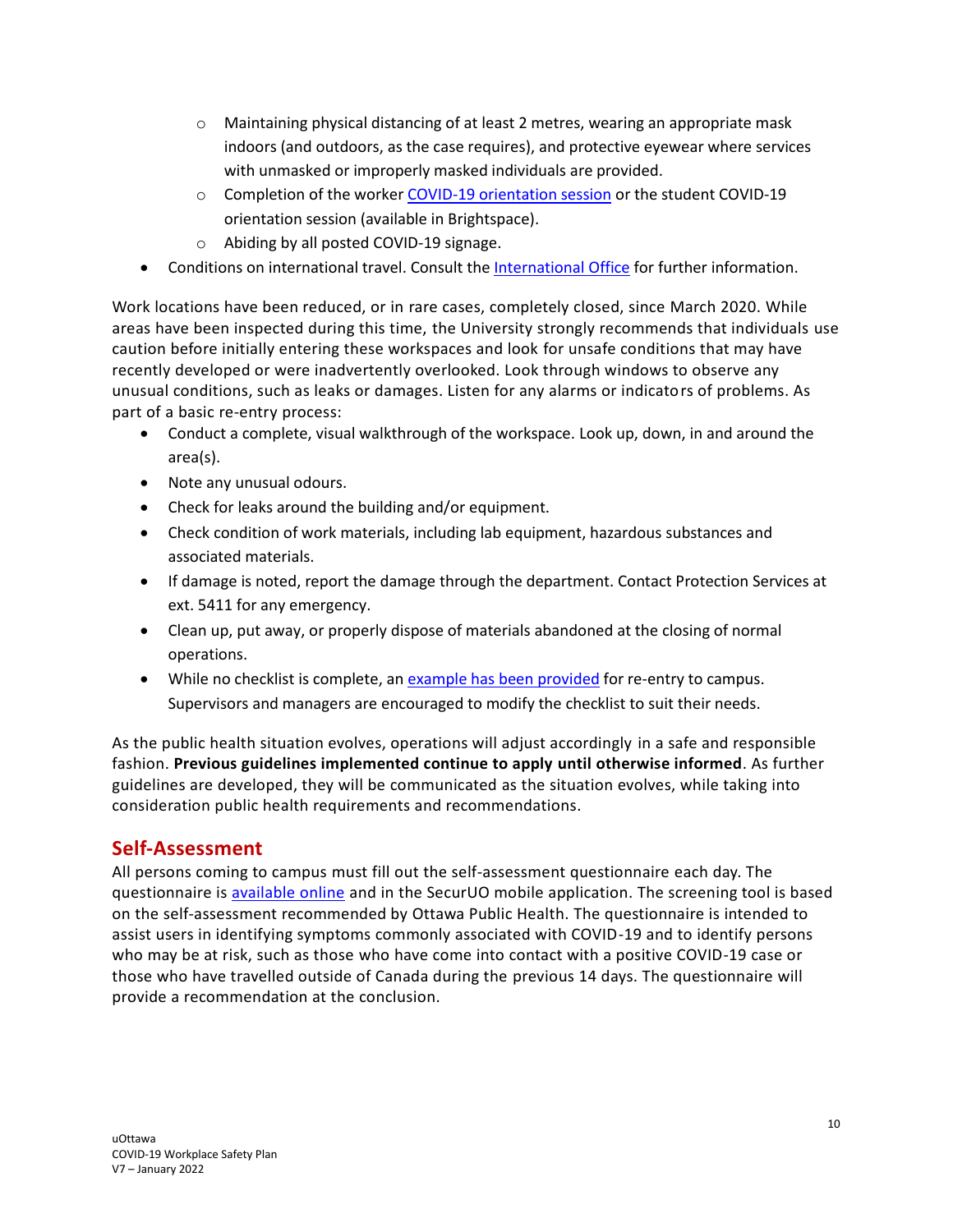| Recommendation                                                                                                                   |
|----------------------------------------------------------------------------------------------------------------------------------|
| ◯ Based on your answers, you are good to come on campus today                                                                    |
| <b>O</b> This result is no longer valid if your situation changes during the day (for example, you start experiencing symptoms). |
| Retake this assessment every day before coming on campus                                                                         |

*Figure 2 - Self-Assessment Recommendation*

If the self-questionnaire indicates that the individual is not permitted to enter campus or the person tests positive for COVID-19, the person must remain at home, or go home, and self-isolate, regardless of whether symptoms are present. They must take the following actions, depending on whether they are workers or students:

## **Workers must [\(flowchart\)](https://orm.uottawa.ca/sites/orm.uottawa.ca/files/flowchart-worker-student.pdf):**

- Contact your supervisor to inform them that they may not attend campus.
- Notify the [Health and Wellness](mailto:hrhealth@uottawa.ca) sector if they are positive for COVID-19 and have recently been on campus.
- Follow Ottawa Public Health instructions, which may include testing and/or and self-isolation.
- Any worker who may have been exposed to, or who is exhibiting symptoms of, COVID-19 will not return to work until they have been cleared to do so (e.g., completed the prescribed selfisolation and are symptom-free).

## **Students must [\(flowchart\)](https://orm.uottawa.ca/sites/orm.uottawa.ca/files/flowchart-worker-student.pdf):**

- Follow instructions provided (e.g., self-isolation, COVID-19 test, etc.).
- If COVID-19 positive and have recently been on campus, advise [covid19test@uottawa.ca.](mailto:covid19test@uottawa.ca)
- If they need mental health counselling, contac[t SASS.](mailto:couns@uottawa.ca)
- If they require academic accommodations, contact their faculty for next steps, but students must not go to campus until they have completed the self-isolation period and have been symptom free for at least 24 hours.

A process for students on placement is [available online.](https://orm.uottawa.ca/sites/orm.uottawa.ca/files/flowchart-placement.pdf)

Failure to report COVID-19 symptoms or possible exposure may result in the removal of the individual's access to campus immediately and indefinitely. Further sanctions may be applied under university policy and collective agreements governing work.

# <span id="page-10-0"></span>**Physical distancing**

All workers are expected to maintain physical distancing to the greatest extent possible. This means changes to normal work routines to provide at least a two-metre distance from others, including when outside. Physical distancing means:

- avoiding crowded places and gatherings
- avoiding common greetings, such as handshakes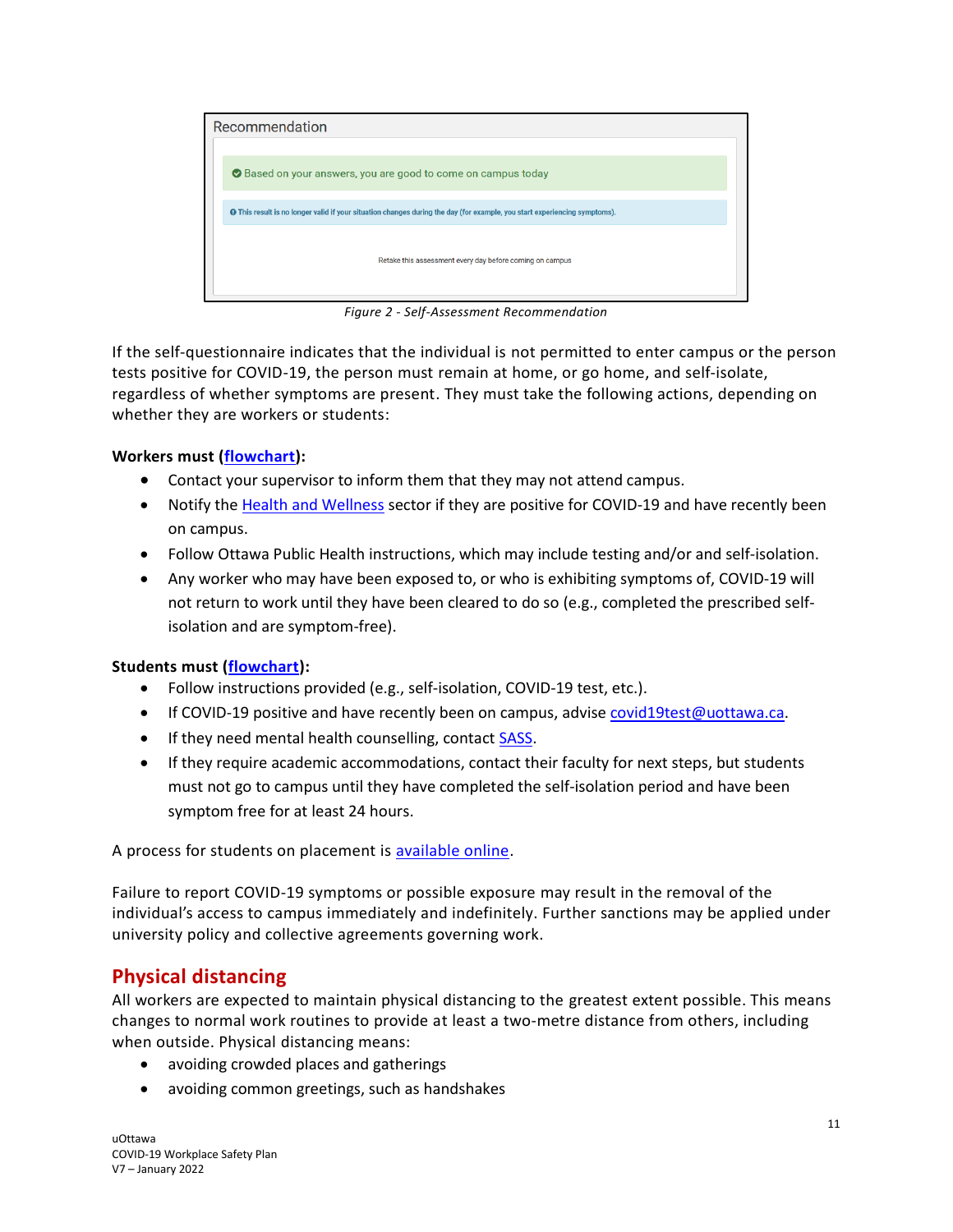- limiting contact with people at higher risk (e.g., older adults, immunocompromised individuals)
- keeping a distance of at least two arms lengths (approximately two metres) from others, as much as possible.

The University recognizes that in most lab environments (except those where only one individual is working), it will be challenging to comply with the requirements of physical distancing. This is especially true in open concept labs where equipment is shared or where there are traffic flow issues. Where individuals find themselves with limitations in the physical environment and no other alternative measures are possible (e.g., staggered work shift), individuals must:

- Wear a medical mask if they are working in:
	- o closed labs in which more than one person is present;
	- o open concept labs that house multiple research teams;
	- o shared spaces, including common equipment rooms, tissue culture rooms;
	- o areas where signage indicates use of masks;
	- o conditions where a two-metre distance cannot be maintained;
	- o anywhere an exception is not in place.
- Wear protective eyewear (goggles or face shield) where services are offered to unmasked (or improperly masked) individuals.

These requirements are in addition to using existing personal protective equipment for the laboratory hazard(s). In situations where respiratory protection is required as part of the work or activities (e.g., N95, half/full-face tight-fitting respirators, etc.), the person should continue to wear the respiratory protection and not substitute it with a lower level of protection. Any questions may be referred to the Faculty's Health, Safety and Risk Manager (HSRM) or the Office of Risk Management.

## <span id="page-11-0"></span>**Lunch and break areas**

Workers are encouraged to take their breaks. However, breaks should be staggered as much as possible to minimize the number of people congregating in break rooms or passing in hallways. Shared kitchens and access to refrigerators, microwaves, and kettles may reopen, provided that the spaces are not used as congregation points and touch points are regularly sanitized (e.g., handles, control panels, buttons, etc.). It is still recommended that lunches/snacks brought on site not require refrigeration or heating. As per standard practice, food and drink is not permitted in laboratory space. Wash your hands in accordance with the established practice prior to consuming food.

## <span id="page-11-1"></span>**Personal protective equipment**

The term personal protective equipment (PPE) refers to items forming the last line of defence against a hazard.

#### <span id="page-11-2"></span>**Masks**

Fitted N95 respirators should be reserved for specific high-risk settings and are not recommended for low-risk daily activities. While N95 masks may be provided, they will not be fit tested for lowrisk, general purposes. It is important to recognize that the level of protection afforded will not meet the advertised purpose. ASTM level 3, 3-ply medical masks will be provided to members of the campus community. Non-medical masks and homemade facial coverings have not been proven to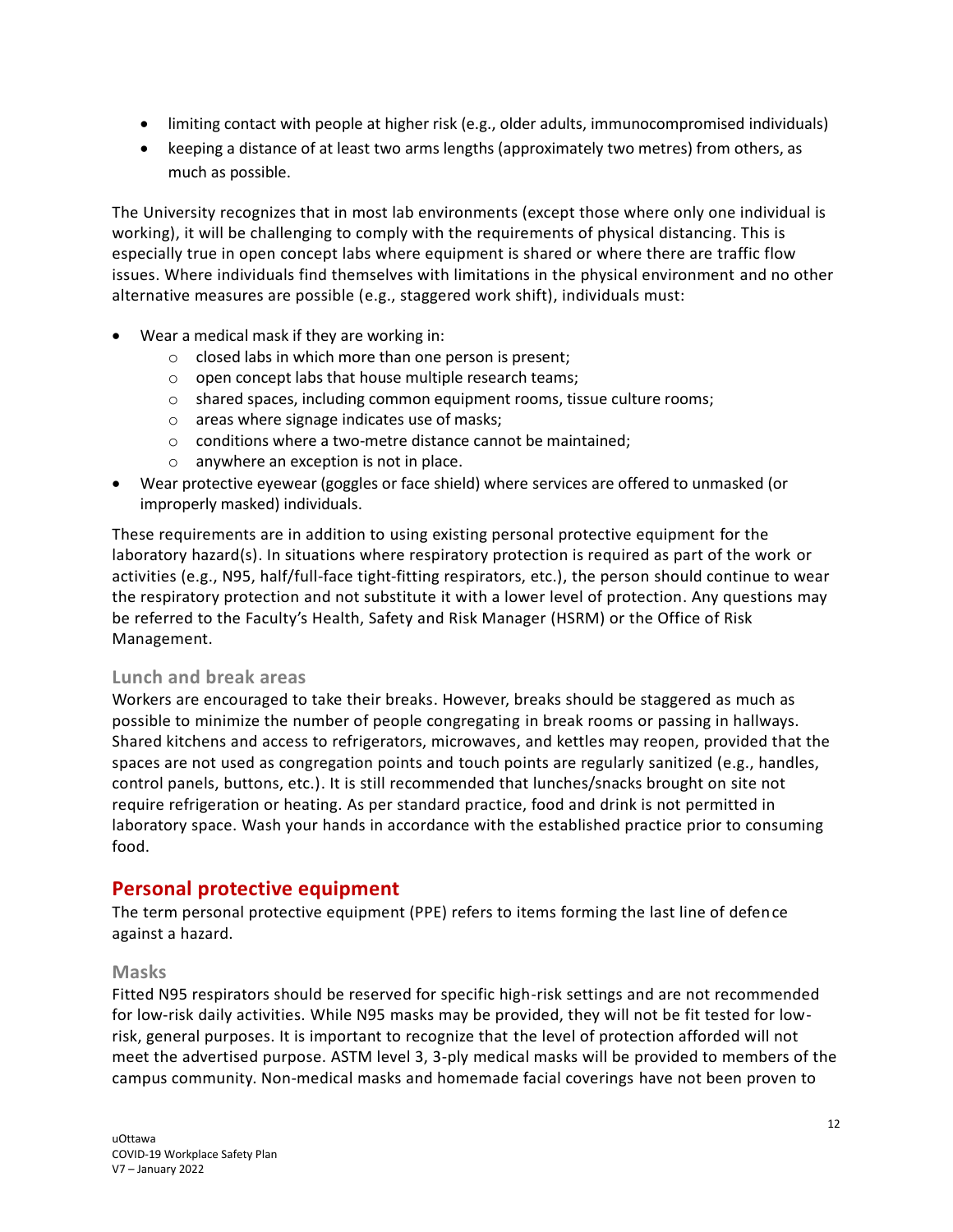protect those wearing them and are an added measure on top of other layered, public health measures (including vaccination, distancing, masking, self-assessment, etc.).

#### <span id="page-12-0"></span>**Requirements**

Where physical distancing cannot be maintained and in **indoor common spaces, such as hallways, lobbies, stairways, washrooms, and elevators**, you must wear a mask. Masks are not required in areas that are inaccessible to members of the public and where it is possible to maintain a physical distance of at least two metres from every other person (e.g., private office, restricted public access and 2m distance can be maintained). Wear masks in outdoor environments where physical distancing is not possible or where recommended by the public health department.

#### <span id="page-12-1"></span>**Appropriate use of masks**

Non-medical face masks **should**:

- allow for easy breathing
- fit securely to the head with ties or ear loops
- maintain their shape after washing and drying (e.g., cloth, 3-layer)
- be changed as soon as possible if damp or dirty
- be comfortable and not require frequent adjustment
- be made of at least three layers of tightly woven material fabric (such as cotton or linen) with a filter media
- be large enough to cover the nose and mouth completely and comfortably without gapping
- be cleaned after each use
- when removed, be stored in a bag until cleaned (the bag can be reused if washed properly)

Non-medical masks **should not**:

- be shared with others
- impair vision or interfere with tasks
- be made of plastic or other non-breathable materials
- be secured with tape or other inappropriate materials
- be made exclusively of materials that easily fall apart, such as tissues
- be worn by anyone unable to remove them without assistance or anyone who has trouble breathing

#### <span id="page-12-2"></span>**Limitations**

Non-medical masks **are not medical devices and not regulated like medical masks and respirators**. They have a number of limitations:

- They have not been tested to recognized standards.
- The fabrics are not the same as those used in surgical masks or respirators.
- The edges are not designed to form a seal around the nose and mouth.
- They may not provide complete protection against virus-sized particles.
- They may not be effective in blocking virus particles that can be transmitted by coughing or sneezing.

#### <span id="page-12-3"></span>**Provision**

The University will provide ASTM level 3 masks to faculties and services for distribution. Materials can be requested by designated representatives of faculties and services. Dispensers will be made available at building entry points.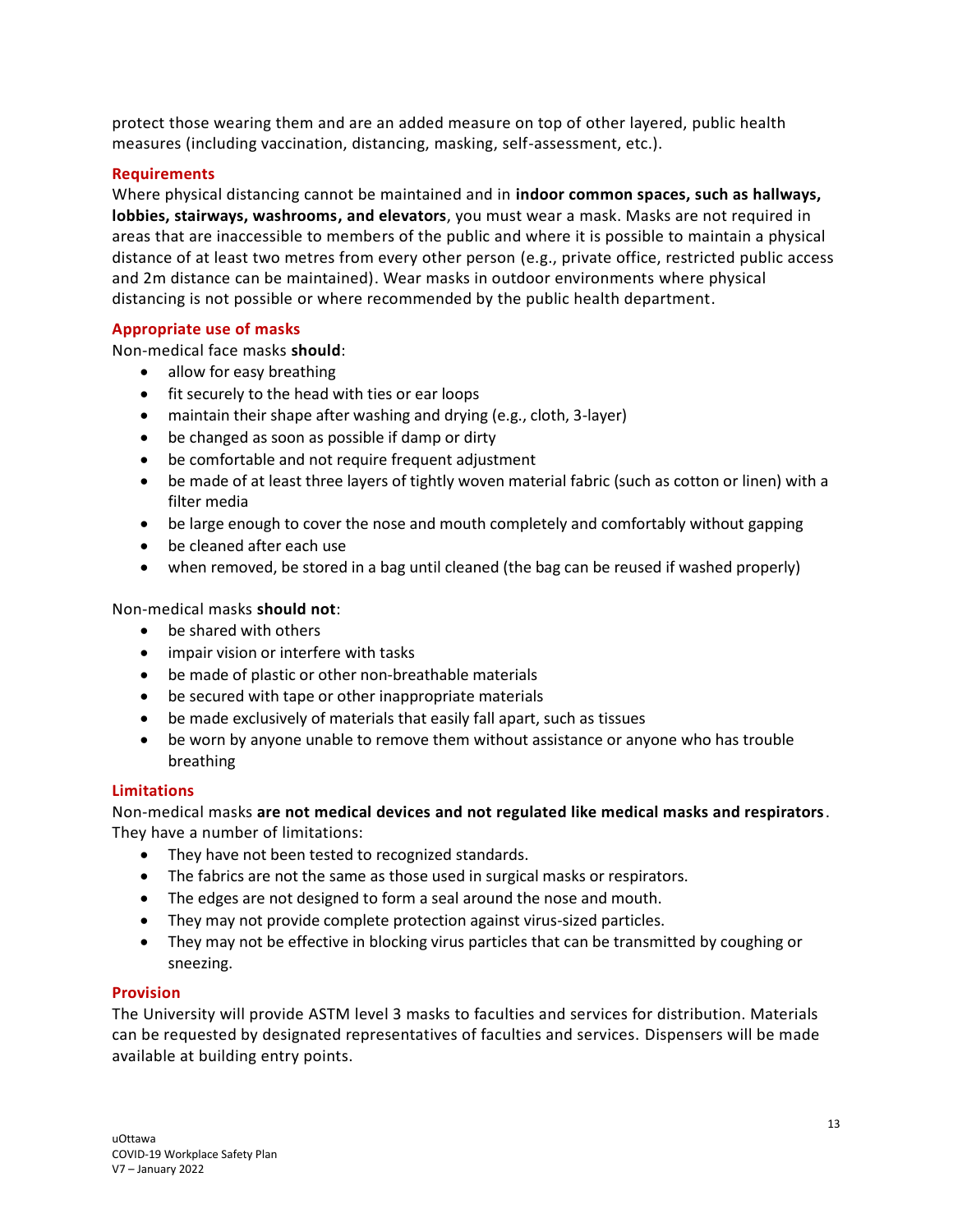#### <span id="page-13-0"></span>**How to don and doff a mask**

#### **Donning**

Ensure you wash your hands immediately before putting the mask on, immediately before adjusting it, immediately before taking it off, and immediately after taking it off. Use soap and water or an alcohol-based hand sanitizer to wash your hands.

- Make sure your mask completely and comfortably covers the nose and mouth without gapping and allows for easy breathing.
- Make sure your mask is secured to your head with ties or ear loops without the need to adjust frequently.
- If you wear glasses, you can still wear a mask. Wash your hands before adjusting your glasses.
- If your mask has pleats, ensure that the pleats on the outer side are facing down.
- If your mask has a metal strip over the nose, pinch it to ensure a closer fit over your nose.
- Replace the mask as soon as it becomes damp or dirty, or if it has shrunk after washing and drying.
- Do not share your mask with others, even within your own household.
- Masks are made and fit differently. Learn how to wear *your* mask.

#### **Doffing**

Wash your hands before and after removing your mask, or any time you wish to adjust your mask without removing it. Take off your mask when:

- You are safely able to (when physical distancing can be maintained) and the mask can be placed in a lined garbage bin (if it is not reusable), in a plastic bag for a short time while transporting it home or directly in the washing machine.
- It becomes damp or dirty and you can exchange it for a new one (if you are still in a situation where you need to wear a mask).

For more, see this [Ottawa Public Health mask-wearing infographic](https://www.ottawapublichealth.ca/en/public-health-topics/resources/Documents/COVID-19_Safely_Putting_on_Taking_off_Nonmedical_Mask_OPH_EN.pdf) and [Government of Canada mask](https://www.youtube.com/watch?v=RFV0h4h3HzY)[wearing video.](https://www.youtube.com/watch?v=RFV0h4h3HzY)

#### **Cleaning**

Non-medical cloth masks should be changed and cleaned if they become damp or soiled. You can wash your cloth mask by:

- Putting it directly in the washing machine, using a hot cycle (or by hand if a washing machine is not available), using soap and warm or hot water.
- Allow to dry completely before wearing again.

Non-medical masks that cannot be washed should be disposed of properly in a lined garbage bin, and replaced as soon as they get damp, soiled, or crumpled.

ASTM level 3 masks are disposable and should be replaced if they become damp or soiled. Masks can be disposed of in regular garbage.

#### <span id="page-13-1"></span>**Gloves**

Gloves are not a substitute for proper hand hygiene. Wearing gloves can make you feel more protected from the virus than you are. It increases the risk of transmission if you touch other things with your gloves and then touch your face. Gloves must also be changed regularly and must follow proper donning and doffing procedures.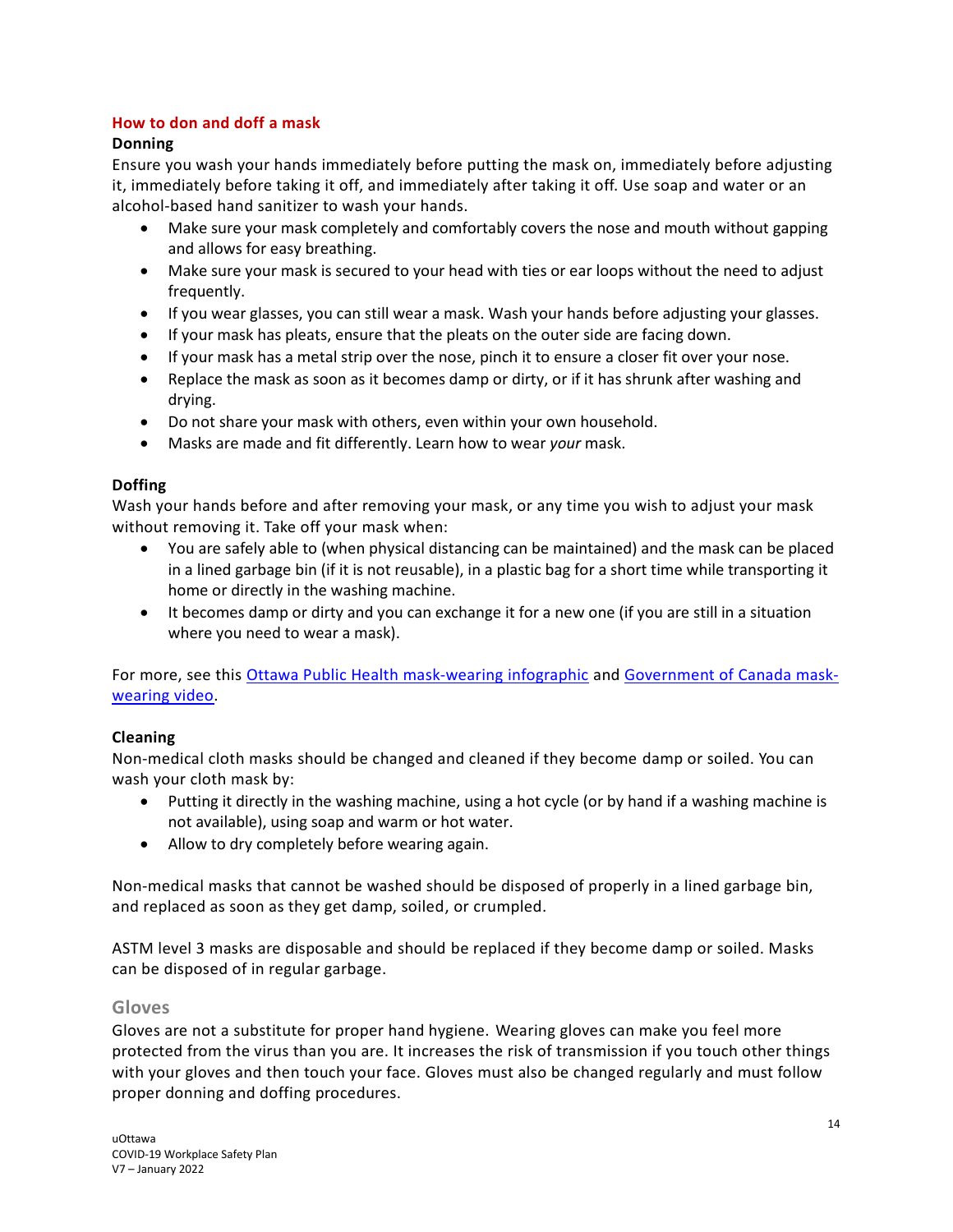**The best protection against COVID-19 for members of the University community is regular hand washing, for at least 20 seconds, with soap and warm water.** Where hand washing facilities are not readily available, an alcohol-based sanitizer (minimum 60%) is a suitable alternative.

Gloves are an integral means of protection in medical and laboratory workspaces and continue to be provided for persons in those settings. **Otherwise, the University does not provide gloves as part of its COVID-19 response. Where necessary, individual exceptions can be made.**

#### <span id="page-14-0"></span>**Protective eyewear**

Protective eyewear is required based on level of risk. Close proximity contact to unmasked (or improperly masked) individuals increases transmission risk. The wearing of protective eyewear reduces the risk of transmission in close contact, unmasked (or improperly masked) settings. Protective equipment options include goggles and face shields, with goggles as the recommended equipment due to their ability to form a greater seal around the eyes.

If you wear prescription glasses, use a face shield or goggles that fit snuggly, with no gaps between the protective equipment and your face. Store protective eyewear in a designated clean area in a manner that prevents contamination when you are not using them. Ensure good compatibility between your eye protection and your mask so that there is no interference with the proper positioning of the eye protection or with the fit or seal of the mask.

## <span id="page-14-1"></span>**Gowns and lab coats**

Gowns and lab coats are a traditional component of laboratory health and safety equipment. In terms of COVID-19, they are primarily intended for frontline health care workers and thus should not be used by the general University community outside of normal laboratory operations. **The University does not provide gowns and lab coats as part of its COVID-19 response.**

# <span id="page-14-2"></span>**COVID-19 orientation session**

Prior to attending campus for the first time, all workers will be required to complete the [COVID-19](https://web47.uottawa.ca/en/lrs/node/36073) [Returning to Campus](https://web47.uottawa.ca/en/lrs/node/36073) orientation session. A similar session has been designed for students (available in Brightspace). The sessions highlight the minimum requirements for the return to campus, including the requirements noted in this document.

# <span id="page-14-3"></span>**Mandatory Vaccination**

[Policy 129](https://www2.uottawa.ca/about-us/policies-regulations/policy-129-covid-19-vaccination) outlines the requirements for members of the campus community to be vaccinated. All persons attending campus must attest to their vaccination status and [upload their proof of](https://cst.uottawa.ca/en/csa)  vaccination [through the university portal.](https://cst.uottawa.ca/en/csa)

# <span id="page-14-4"></span>**Sanitizing protocols**

Coronaviruses on surfaces can easily be cleaned with a common household disinfectant. Studies have shown that the SARS-CoV2 virus can survive up to 72 hours on plastic and stainless steel, less than four hours on copper and less that 24 hours on cardboard.<sup>1</sup> While Facilities will continue with its housekeeping services of high touch, common surfaces 3 times per day, the increased cleaning and sanitization frequencies of shared tools and equipment, are of critical importance to minimize

<sup>1</sup> World Health Organization. <https://www.who.int/news-room/q-a-detail/q-a-coronaviruse>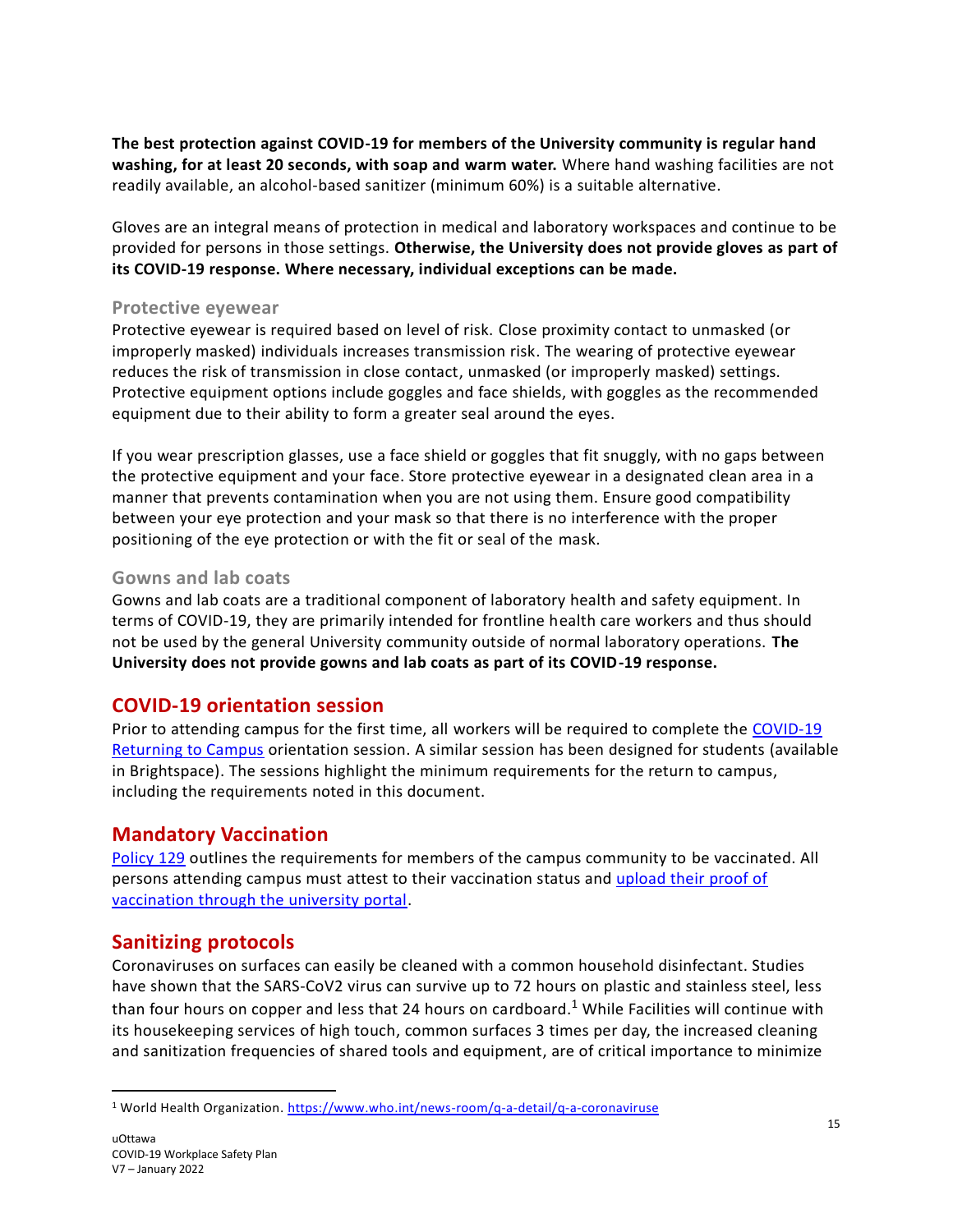the spread of COVID-19. The [COVID-19 disinfection procedure](https://orm.uottawa.ca/sites/orm.uottawa.ca/files/covid-disinfection-procedure.pdf) provides an overview for disinfecting hard surfaces and common touch points within labs or office spaces. Disinfecting agents have been provided in common areas to assist in sanitizing and disinfecting commonly touched surfaces.

## <span id="page-15-0"></span>**Considerations**

Workers are invited to share their concerns with their supervisor, manager, department, faculty, human resources business partner, union, health and safety committee, the Office of Risk Management, or other appropriate authority. Students who have concerns are encouraged to raise them with their professor, supervisor, chairperson, SASS, or the Office of Risk Management.

## <span id="page-15-1"></span>**Occupational Health and Safety Act**

The provisions of the *Occupational Health and Safety Act* continue to apply, including the University's duty to ensure the health and safety of workers and the worker's right to refuse unsafe work. The University has implemented a number of measures to meet public health requirements and ensure worker safety. Further, each faculty and service has developed its own reopening plan (in collaboration with numerous campus resources), which has been reviewed and approved by the University. Nevertheless, should a worker feel unsafe, they may initiate a work refusal in accordance with the [established University work refusal procedure.](https://orm.uottawa.ca/my-safety/occupational-health-safety/committees/work-refusal)

If a worker believes there was workplace COVID-19 transmission, tests positive for COVID-19 resulting from a workplace exposure or has to report a COVID-19 health and safety matter, the worker must follow the procedure below. If the worker is feeling unwell, they should contact their health care provider or call Telehealth Ontario at 1-866-797-0000.

- Advise the supervisor.
- Complete the [workplace accident, incident, occupational illness or near miss report.](https://orm.uottawa.ca/incident)
- Follow Ottawa Public Health instructions, which may include self-isolation, testing, etc.
- Any worker who may have been exposed to, is exhibiting symptoms of, or tests positive will not return to work until they have been cleared to do so (e.g., completing their self-isolation and are symptom-free for 24 hours).

Workplace-related exposures will continue to be reported to the Workplace Safety and Insurance Board (WSIB) and Ministry of Labour, Training and Skills Development (MLTSD), when required.

## <span id="page-15-2"></span>**Human Resources**

Supervisors and managers are encouraged to take into consideration the needs/limitations of workers with known health situations that may make them more susceptible to COVID-19. Workers can confidentially declare health concerns to the Health and Wellness office.

When assigning work or shifts to workers, supervisors should take into consideration the current public health measures as well as the individual requirements of the faculty/service and worker.

## <span id="page-15-3"></span>**Monitoring**

To ensure the safety of the University community, workers on campus must strictly comply with all COVID-19 guidelines, directives, and recommendations. Individual work units will monitor compliance, with assistance from COVID-19 ambassadors who educate (and if necessary, escalate) response to Protection Services. Reports on general compliance are maintained and recorded through Student Affairs. All members of the University community have the right to a safe and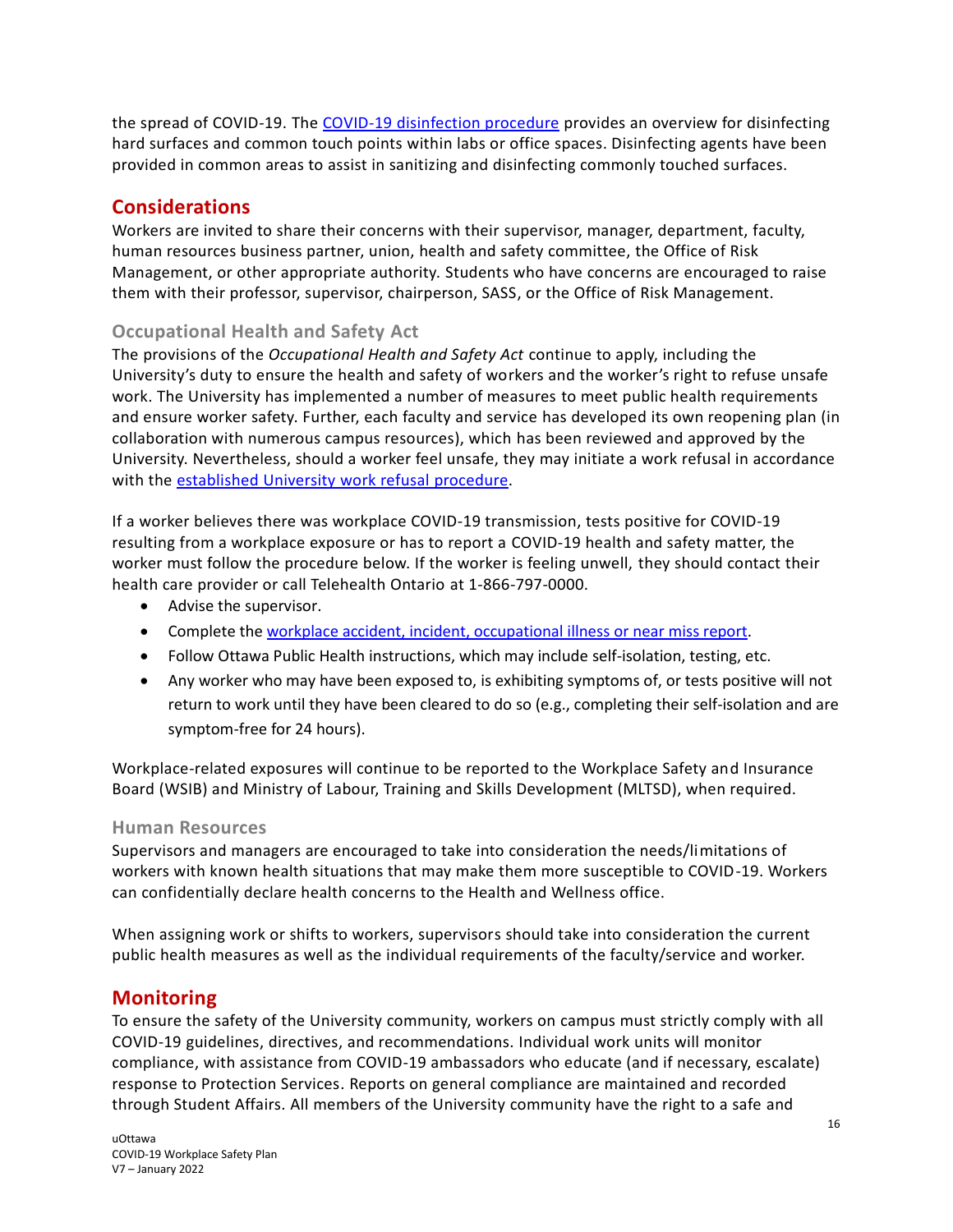healthy work environment, and anyone can report any real or perceived non-compliance to their supervisor, professor, COVID-19 ambassador, or other campus resources.

The University will be closely monitoring situations across campus and will be validating that COVID-19 requirements are being met by members of the University community. Failure to abide by COVID-19 guidelines, directives, and recommendations may result in revocation of access to campus or other action in accordance with collective labour agreements or with University policies.

Supervisors and managers are responsible for communicating requirements to persons under their authority, including workers and students.

Student ambassadors are also stationed at various campus buildings to help educate the University community on the campus COVID-19 requirements.

#### <span id="page-16-0"></span>**Reporting procedures**

In the event of an actual or potential violation of the University COVID-19 requirements:

- 1. Pause work or contact Protection Services.
- 2. Report the matter to the direct supervisor or University representative responsible for the work. The matter must also be formally reported to the University using an [Accident, Incident,](https://orm.uottawa.ca/incident)  [Occupational Illness or Near Miss report form.](https://orm.uottawa.ca/incident)
- 3. The supervisor responsible for the work will investigate the complaint.
- 4. Corrective action is implemented (as necessary).
- 5. Work may resume upon written indication by the direct supervisor or University representative responsible for the work

## <span id="page-16-1"></span>**Communications**

Information regarding COVID-19 preventative measures is communicated the University community through multiple channels, including:

- Website banner a link to the University's COVID-19 institutional webpage is posted at the top of every University website. The link is updated regularly by Communications and contains information on preventative measures and initiatives to prevent and control the spread of COVID-19.
- Email the *Gazette*, the employee news bulletin, shares information related to COVID-19 in its weekly update. Ad-hoc updates are also sent through email.
- Posters and signage Facilities has developed a signage package consisting of notifications and reminders about the COVID-19 requirements. All signage is intended as a reminder. Please respect the signage and remind coworkers and student colleagues, where necessary.
- Health and safety bulletin boards a QR code is posted on th[e health and safety bulletin boards](https://www.google.com/maps/d/edit?mid=1beQKMdFPn1SCrs29NmyR7YBOx7w&ll=45.422916644729355%2C-75.68114640946946&z=17)  [on campus](https://www.google.com/maps/d/edit?mid=1beQKMdFPn1SCrs29NmyR7YBOx7w&ll=45.422916644729355%2C-75.68114640946946&z=17) that provides access to th[e Office of Risk Management COVID-19 health and safety](https://orm.uottawa.ca/my-safety/occupational-health-safety/covid-19)  [resource page.](https://orm.uottawa.ca/my-safety/occupational-health-safety/covid-19)
- Social media the University's social media accounts (including Twitter and Facebook) post information to their followers.
- COVID-19 orientation session before coming to campus.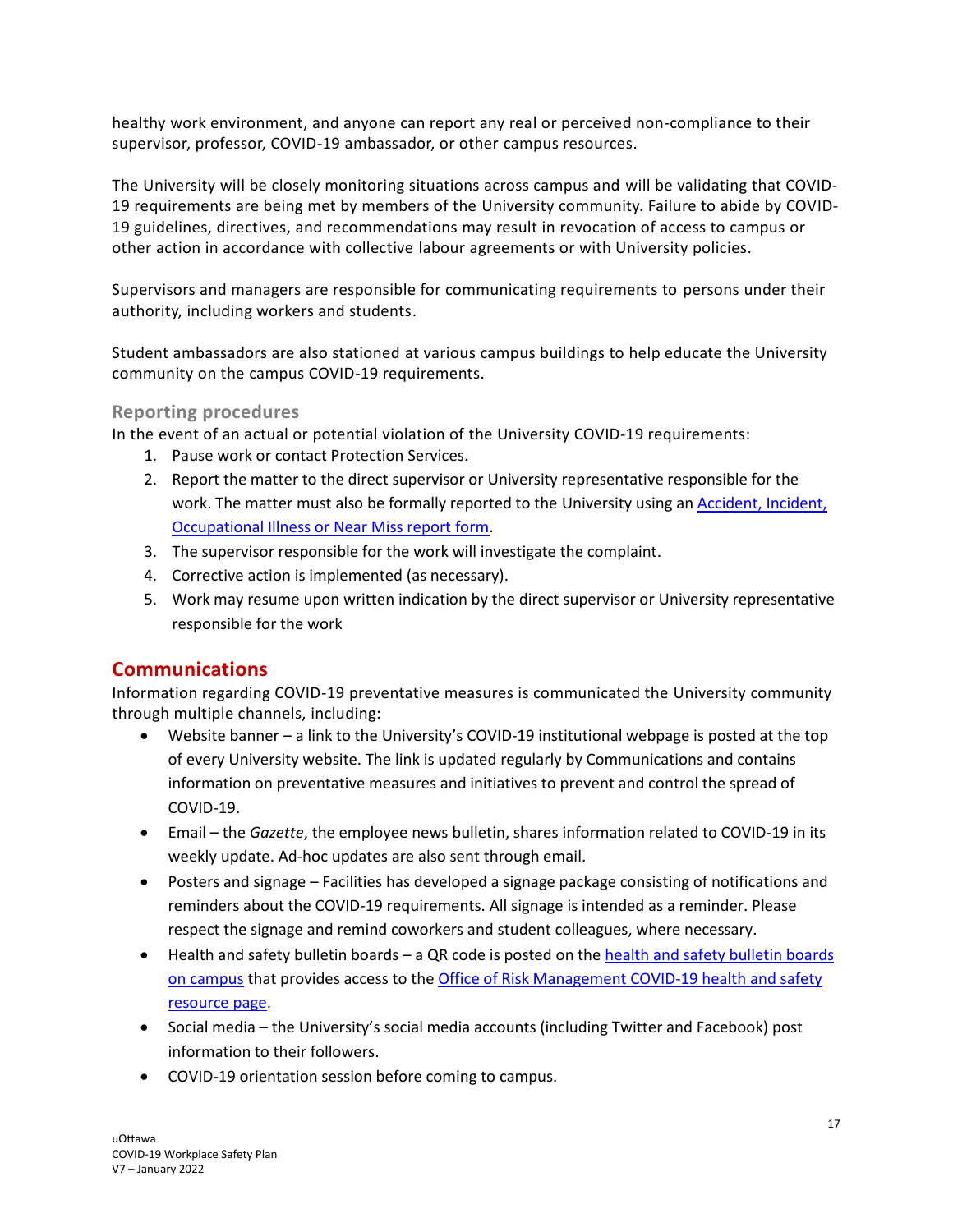# <span id="page-17-0"></span>**Take Care of Yourself**

If you are feeling worried or stressed, you are not alone. It is normal to respond emotionally to unusual circumstances. Remember to take care of your mental and physical health throughout this period. Workers have resources through the Employee and Family Assistance Program (1-800-387- 4765). Students are encouraged to contact SASS counselling service.

## <span id="page-17-1"></span>**Resources**

This document was drawn from available public health resources and guidance from public health officials.

Government of Canada – [Coronavirus disease \(COVID-19\)](https://www.canada.ca/en/public-health/services/diseases/coronavirus-disease-covid-19.html) [Reopening Ontario After COVID-19](https://www.ontario.ca/page/reopening-ontario-after-covid-19) [Framework for Reopening Our Province](https://www.ontario.ca/page/framework-reopening-our-province) [Specific Sector Guidelines](https://www.ontario.ca/page/resources-prevent-covid-19-workplace)

## <span id="page-17-2"></span>**Document Review**

This document will be reviewed by campus resources, with Office of Risk Management collating and updating, in accordance with public health requirements.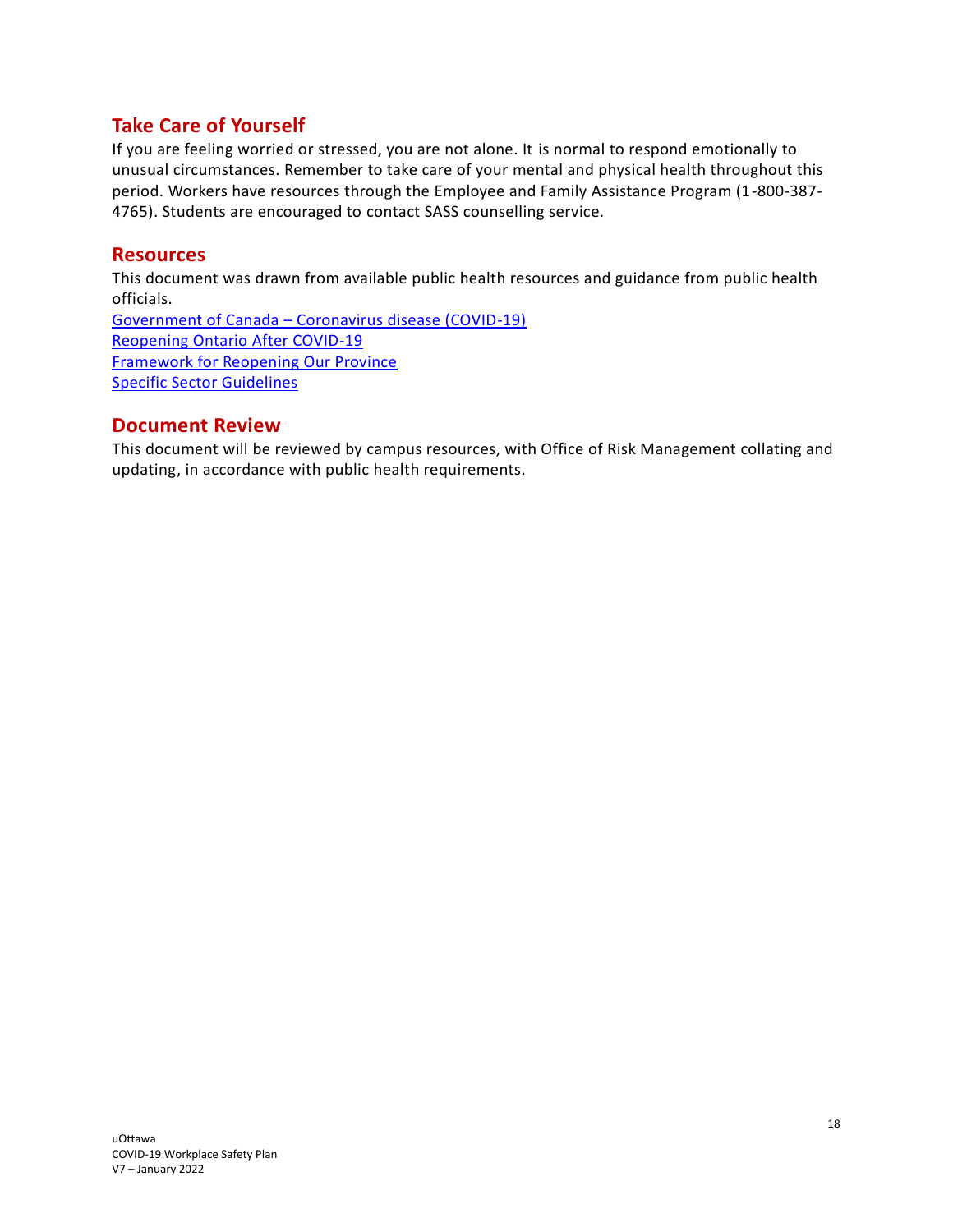# <span id="page-18-0"></span>**Appendix 1 – Definitions**

**Close contact –** prolonged contact with a known or suspected case of COVID-19 for more than 15 minutes without hazard mitigation measures (e.g., physical distancing or non-medical mask)

**Community protective equipment (CPE) –** the equipment, such as non-medical masks and facial coverings, worn by individuals to limit the propagation of their respiratory droplets.

**Coronavirus –** a large family of viruses. Some cause illness in people and others cause illness in animals. Rarely, animal coronaviruses can infect people, and more rarely, these can then spread from person to person through close contact. Human coronaviruses are common and are typically associated with mild illnesses, similar to the common cold.

**COVID-19 –** an illness resulting from exposure to a new coronavirus that has not been previously identified in humans. Persons with COVID-19 may exhibit no symptoms, or a range of symptoms that could include serious respiratory issues requiring hospitalization.

**Health, Safety and Risk Manager (HSRM) —** a dedicated staff member providing full-time support on risk, environment and health and safety issues in a faculty or service.

**Health and Wellness office —** the University Human Resources sector dedicated to promoting worker health and well-being. All interactions with the office are confidential to the extent required by law.

**Office of Risk Management —** the University office promoting a safe, healthy, and environmentally responsible workplace for the University community and supporting the University's teaching and research mission.

**Physical distancing** – the action of maintaining a distance of two metres from other persons.

**Student –** means a person who is registered in a course or program of study at the University and who is not receiving remuneration for services.

**Supervisor** — a person who has authority over a workplace or a worker or another person. Depending on the workplace relationship, a supervisor may include, for example, the president, vice-presidents, directors, deans, managers, or principal investigators. Being a supervisor does not depend on job title: it depends on whether the person is responsible for a location (for example, an office or laboratory) where the work is performed, on a paid or unpaid basis, or whether the person gives direction to complete the work performed by workers, students, visitors, volunteers or learners.

**Worker** *—* any of the following (including, for purposes of this document, graduate students):

- A person who performs work or supplies services for monetary compensation.
- A secondary school student who performs work or supplies services for no monetary compensation under a work experience program authorized by the student's school board.